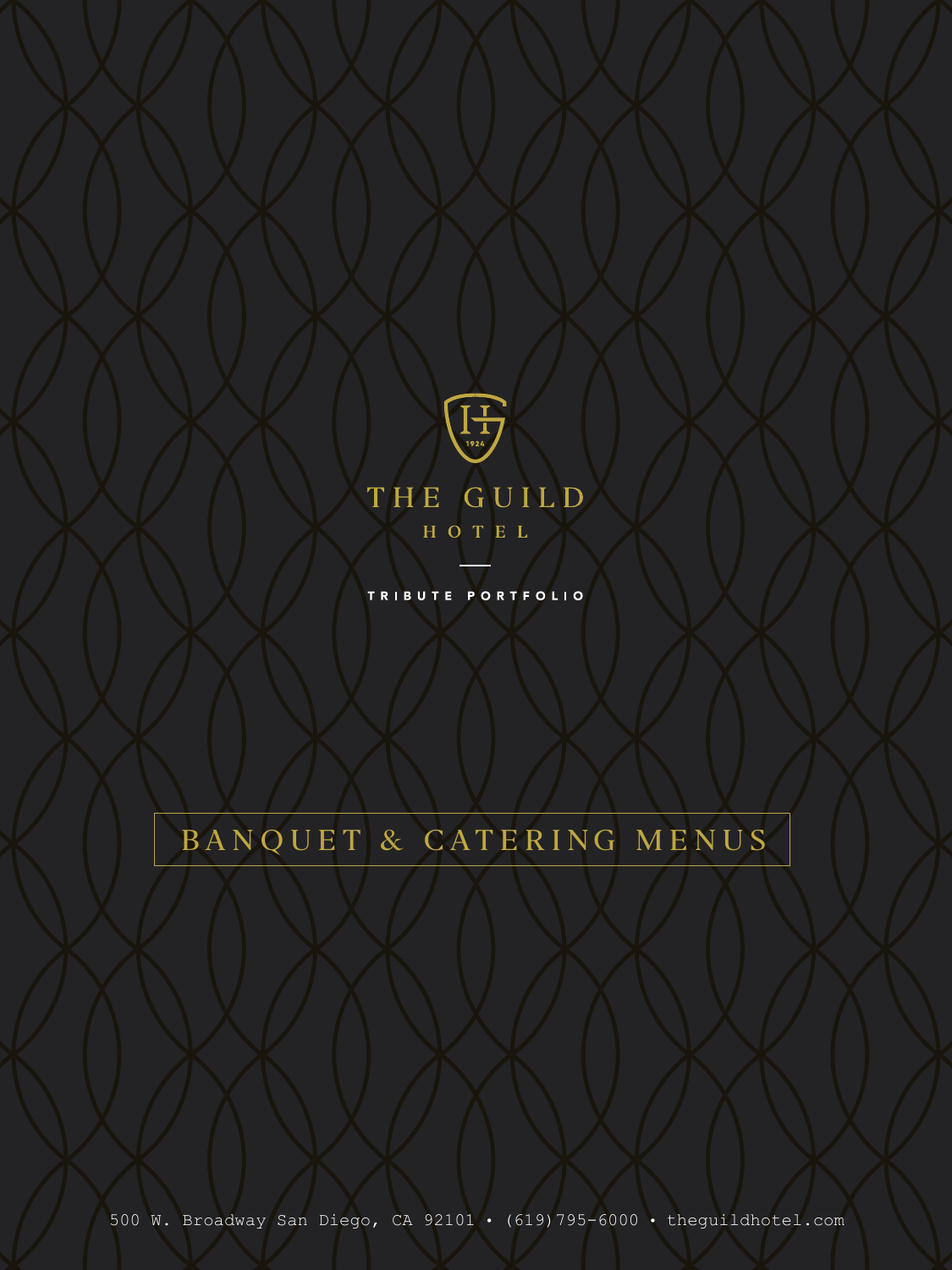## BREAKFAST BUFFET

**Pricing is per person and selections include fresh squeezed orange juice, Intelligentsia regular and decaffeinated coffee and select teas. Buffets are designed for minimum of twenty guests. If under minimum, small group fee of \$150 will be applied. Service is limited to 90 minutes.**

#### **CONTINENTAL | 38**

Assorted house baked pastries, sweet butter, fruit preserves, seasonal sliced fruits and berries, assorted yogurts

#### **CLASSIC | 48**

Assorted house baked pastries, sweet butter, fruit preserves, seasonal sliced fruits and berries and assorted yogurts, farm fresh scrambled eggs, rosemary breakfast potatoes, choice of applewood smoked bacon or chicken apple sausage

#### **BUENOS DÍAS | 50**

Assorted house baked mexican pastries, sweet butter, fruit preserves, seasonal sliced fruits and berries, farm fresh scrambled eggs with onion, peppers, and roasted tomato. Includes: chorizo, pinto beans, flour tortillas, lime crema, avocado, salsa roja, breakfast potatoes

### **WHOLESOME | 52**

Seasonal sliced fruits and berries, acai yogurt parfait with granola. honey, chia seed pudding. Avocado toast with pickled red onion, cherry tomato, sunflower seeds, sprouts, on garden harvest frittata *(seasonal)*. Rosemary breakfast potatoes and choice of turkey bacon or turkey sausage.

#### **ENHANCE | 50**

- Individual boxed cereal, choice of milk \$5 each
- Overnight oats, dried fruits, berries, honey, maple \$8 each
- Sliced seasonal fruits and berries \$9 per person
- Assorted flavored yogurts \$5 each
- Granola and acai yogurt parfait \$8 each
- Hard boiled eggs \$5 per person *(estimated 2 eggs per person)*
- Dozen bagels, assorted spreads \$72 per dozen
- Assorted whole fresh fruits \$5 per person (estimated 1 piece per person)
- Scrambled eggs, seasonal veggies \$7 per person *(+\$1 per person for egg whites)*
- Brioche french toast, maple syrup, berry compote and whipped butter \$14 per person
- Bacon, sausage, turkey bacon, chicken apple sausage \$8 per person

An additional 25% taxable service charge and applicable state tax will be applied to all pricing provided.

1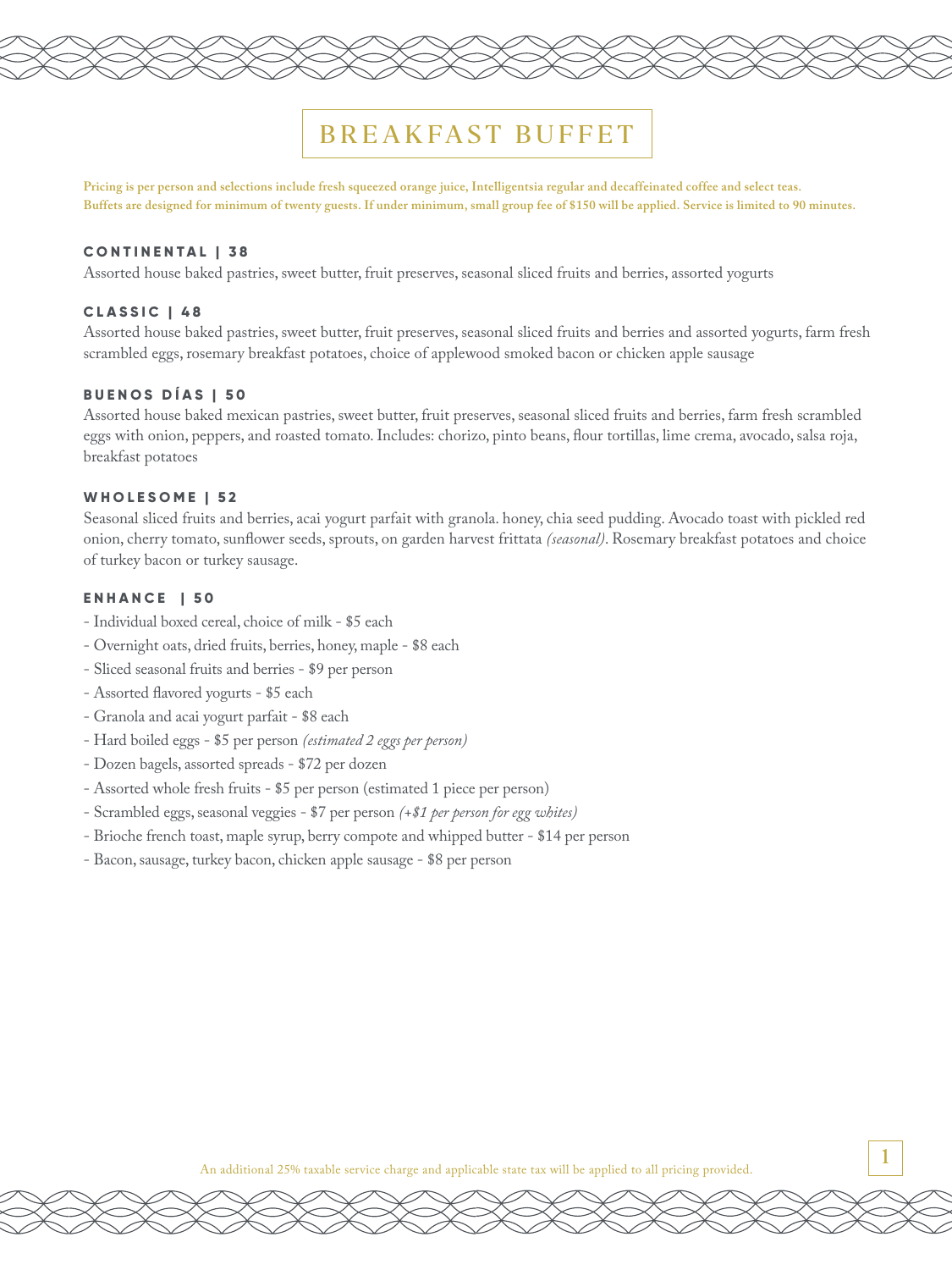## BREAKFAST STATIONS

#### **Chef Attendant Fee: \$150 Each.**

#### **OMELET STATION | 18 PER PERSON**

Omelet or eggs any way with assorted toppings: onions, mushrooms, assorted cheeses, spinach, bacon and ham

#### **FLAPJACK STATION | 16 PER PERSON**

Flapjacks with assorted toppings: chocolate chips, nutella, sliced bananas, strawberries, blueberries, maple syrup and house made whipped cream

## MORNING & AFTERNOON INTERRUPTIONS

#### **Prices are per person and based on a maximum of 30 minutes.**

#### **BOOST | 28**

Build your own trail mix with assorted dried fruits, granola, chocolate chips, coconut flakes, mixed nuts, protein shooter of the day

#### **SIESTA | 26**

House made tortilla chips, assorted salsas, guacamole, cinnamon sugar churros, Chef 's choices Agua Fresca

#### **GARDEN PARTY | 28**

Seasonal vegetable crudité with dips, assorted crackers and baguette, fresh fruit and berries, raspberry iced tea

#### **THE BAZAAR | 26**

Hummus trio: black bean and cilantro, roasted red pepper, and pistachio meyer lemon served with marinated olives, grilled local vegetables, locally baked lavash and breads, fresh squeezed lemonade

### **THE SILVER SCREEN | 30**

Local craft popcorn, fresh baked soft pretzels, house made mustards, soda pop

#### **FUEL THE TROOPS | 28**

Fresh baked cookies, blondies, and macarons, vintage candies, Intelligentsia Coffee & assorted teas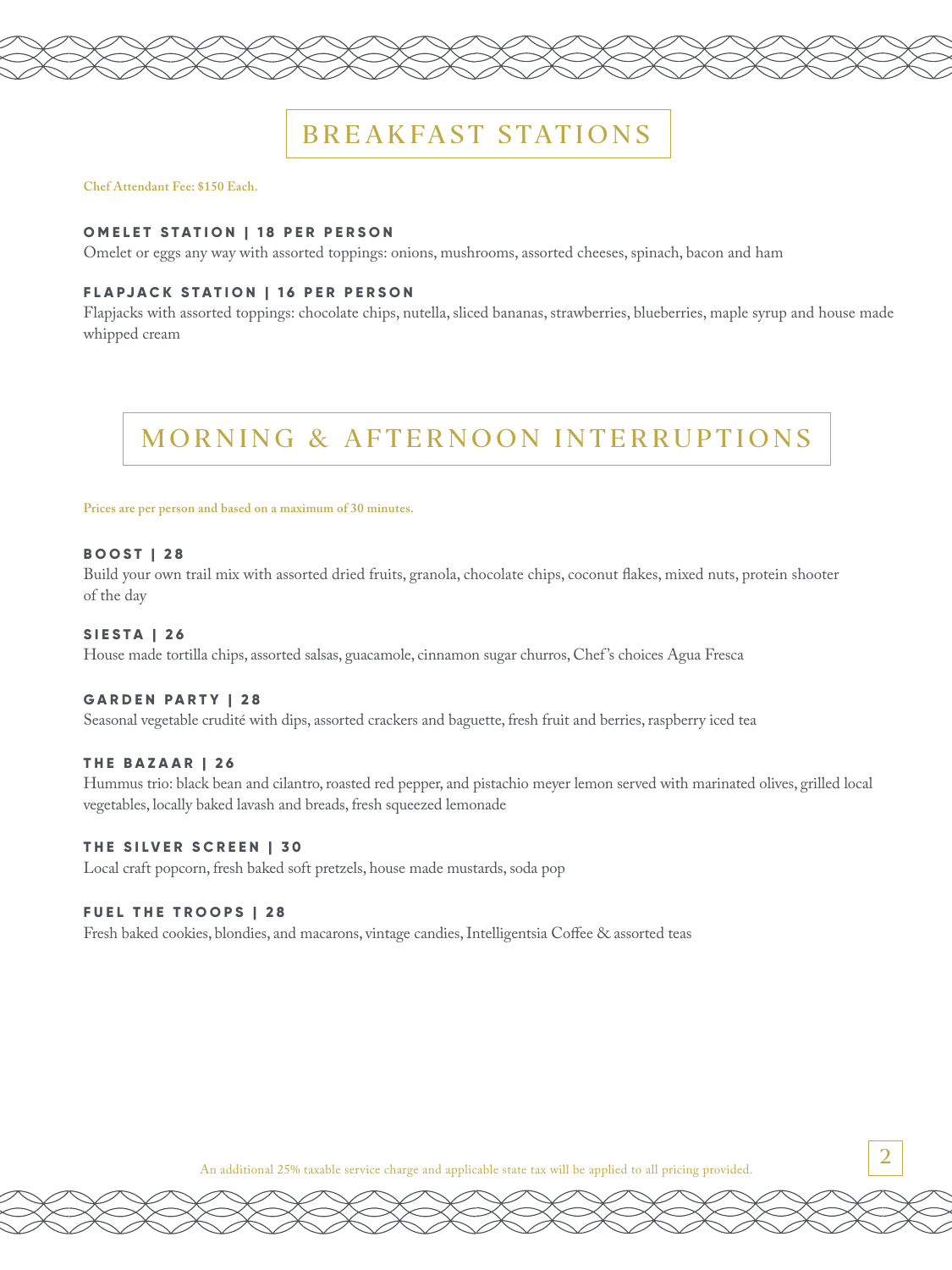## ADD-ONS

**Enhancements may only be applied to existing break menus for the guaranteed number of attendees.**

#### **ENHANCE**

- Assorted cold pressed juices \$8 each
- Individual assorted yogurts \$5 each
- Fresh fruit and berry display \$10 per person
- House baked cookies and brownies \$65 per dozen

#### **BEVERAGES**

- Fresh brewed Intelligentsia Coffee regular and decaf \$109 per gallon
- Fresh brewed iced tea \$89 per gallon
- Fresh squeezed lemonade \$89 per gallon
- Evian still water \$7 each
- Topo Chico \$8 each
- Assorted soft drinks *(Coke products)* \$6 each
- Naked juices \$8 each
- Coconut Water \$8 each
- Bottled Kombucha \$8 each
- Rockstar Energy Drink \$7 each

## LUNCH BUFFET

**Prices are per person and based on a maximum of 30 minutes. Pricing is per person and selections include fresh brewed iced tea or Intelligentsia regular coffee. Buffets are designed for minimum of twenty guests. If under minimum, small group fee of \$150 will be applied. Service is limited to 90 minutes.**

#### **DELICATESSEN | 60**

- Roasted tomato soup
- Mixed Greens Salad: California goat cheese, cucumber, cherry tomato, croutons, white balsamic vinaigrette
- Arugula Salad: pickled red onion, crumbled blue cheese, seasonal berries, lemon vinaigrette
- Assorted Sliced Meats and Cheeses: mozzarella, cheddar, pepper jack, provolone, herb roasted chicken, roast turkey, honey ham, roast beef, albacore tuna salad
- Vine ripe tomatoes, leaf lettuce, thin sliced red onion, cucumber, sprouts
- Dijon mustard, whole grain mustard, herb mayonnaise
- Assortment of fresh baked breads
- Seasoned chips
- Assorted cookies and brownies

An additional 25% taxable service charge and applicable state tax will be applied to all pricing provided.  $\overline{\hspace{0.1cm}}^3$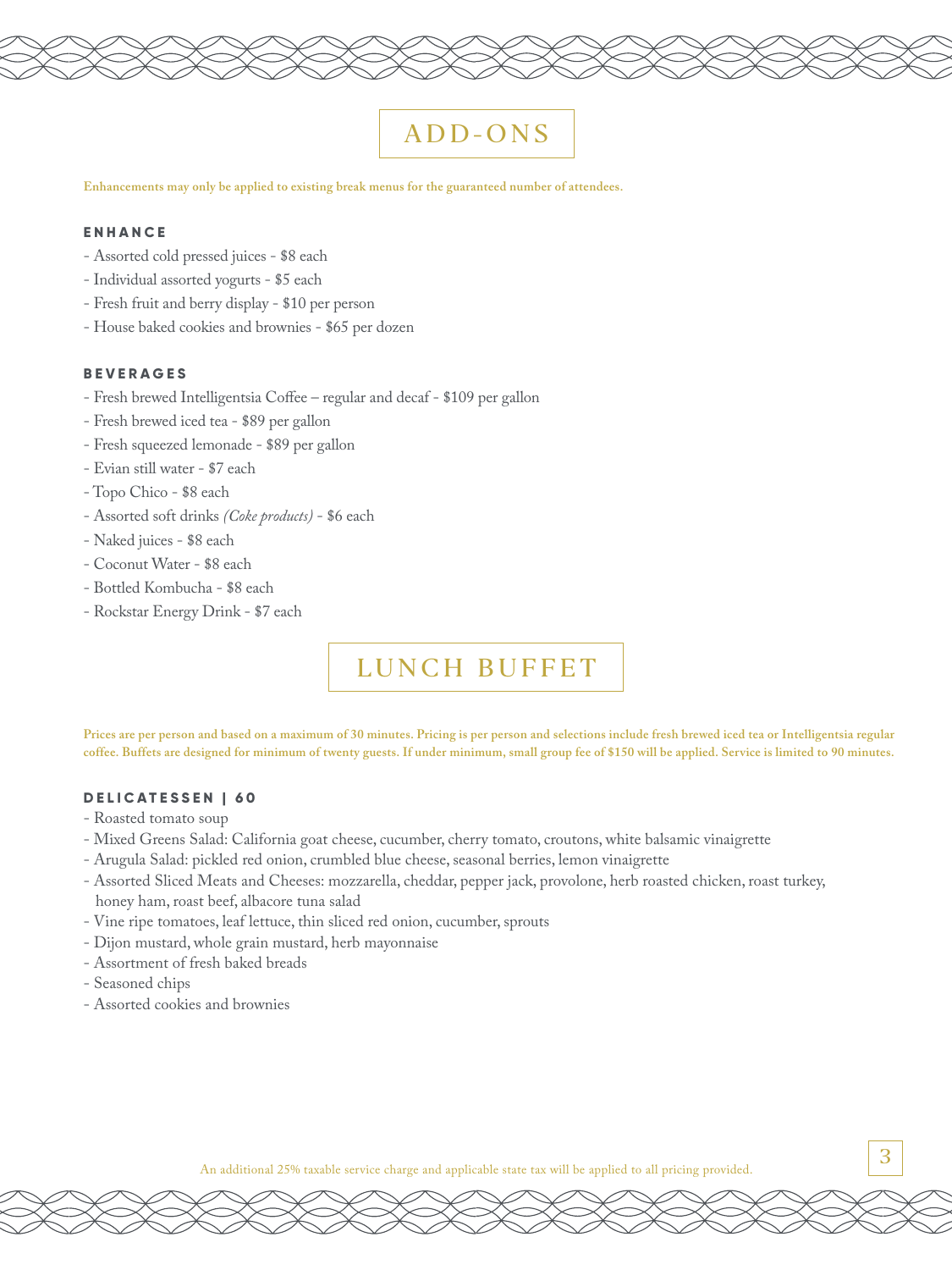## LUNCH BUFFET

### CONTINUED

4

**Prices are per person and based on a maximum of 30 minutes. Pricing is per person and selections include fresh brewed iced tea or Intelligentsia regular coffee. Buffets are designed for minimum of twenty guests. If under minimum, small group fee of \$150 will be applied. Service is limited to 90 minutes.**

#### **COUNTRY CLUB | 64**

- Corn chowder
- Green Goddess Salad: butter lettuce, cucumber, cherry tomato, avocado, candied almonds, preserved lemon goddess dressing
- Shaved Raw Vegetable Salad: seasonal raw vegetables, toasted sunflower seeds, sunflower sprouts, fresh herbs, ricotta salata,
- sherry dijon vinaigrette
- Grilled salmon, preserved lemon dill sauce
- Roasted chicken, caper and artichoke sauce
- Herb roasted heirloom potatoes, roasted garlic, shallots, seasonal grilled vegetables
- Assorted mini cheesecakes

#### **BUENAS TARDES | 65**

- Tortilla soup
- Romaine Salad: grilled corn, black beans, roasted poblano, cilantro lime vinaigrette
- Ceviche: local white fish, lime, cilantro, red onion, serrano peppers
- Brisket: Oaxacan mole, sesame seeds, cotija cheese
- Green Chili Enchiladas: choice of chicken or cheese, onion, crema, fresh cilantro, lime
- Spanish red rice
- Pinto beans
- House made tortilla chips and guacamole
- Flour and corn tortillas
- Chili chocolate pot de crème
- Churros with cinnamon crème anglaise

#### **THE SYNDICATE | 65**

- Italian white bean and kale soup
- Antipasti: cured meats, marinated vegetables, italian cheeses and spreads, toasted baguette
- Arugula Salad: shaved fennel, pecorino, lemon, extra virgin olive oil
- Caprese: vine ripe tomatoes, fresh mozzarella, basil, balsamic, extra virgin olive oil
- Ravioli Bolognese

*Choice of one:* 

- Chicken Parmesan: house made marinara, mozzarella, parmesan
- Chicken Marsala: marsala wine, cremini mushrooms, shallots
- Chicken Picatta: caper, lemon, herb
- Roasted rapini, lemon, chili
- Olive oil cake, candied orange, hazelnut
- Goat cheese panna cotta, seasonal fruit, pistachio

#### **USS MEMPHIS | 66**

- Smoked brisket chili
- Spinach Salad: dried cherries, Californian goat cheese, walnuts, apple, warm bacon vinaigrette
- Watermelon Salad: cucumber, avocado, feta, pickled watermelon rind, oregano vinaigrette
- Sweet corn muffins, honey butter
- Smoked chicken, white bbq sauce
- Low & slow beef brisket, chimichurri
- Bacon mac & cheese
- Roasted corn, herb butter
- Seasonal fruit cobbler, chantilly cream
- Strawberry shortcake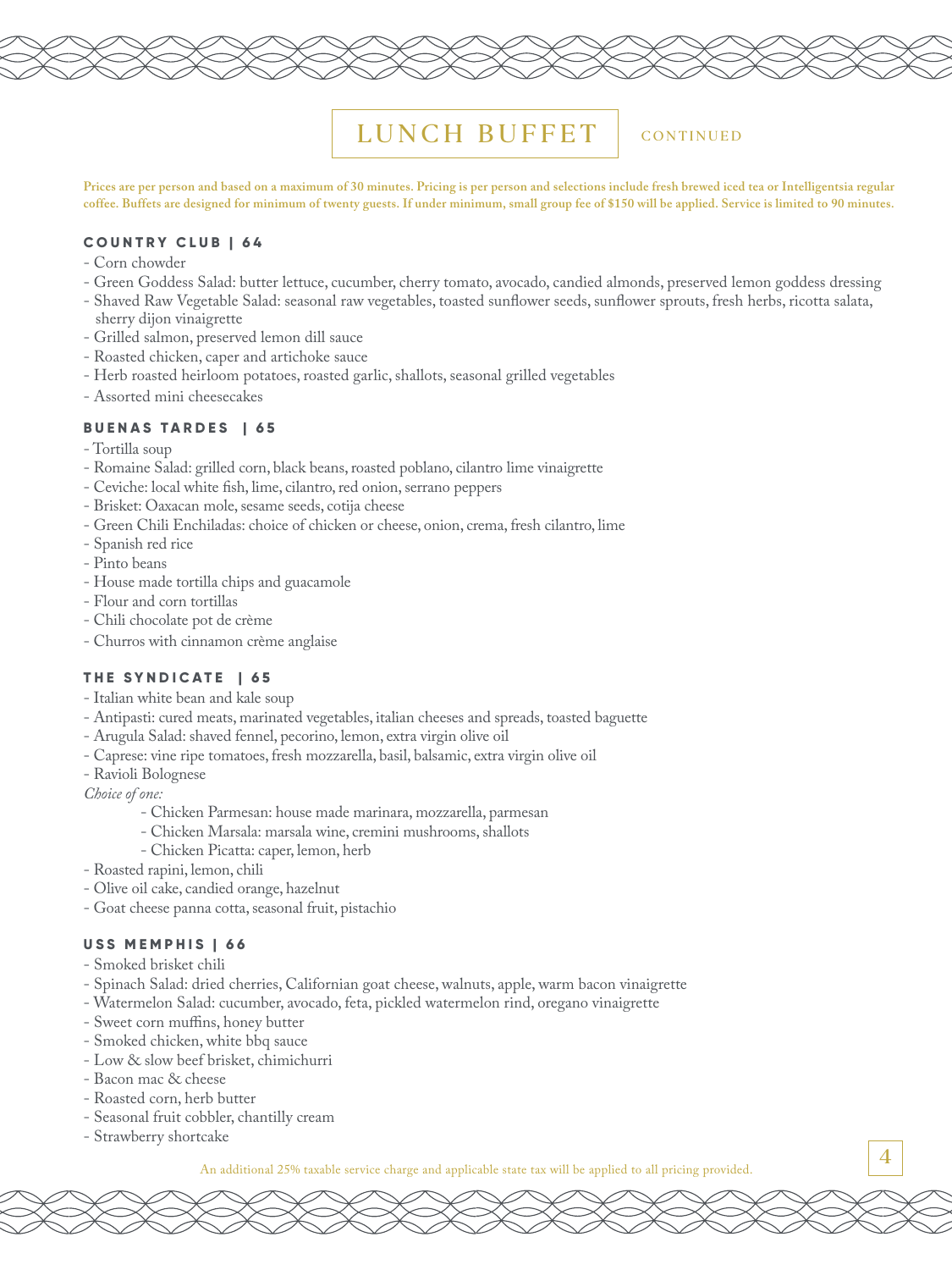## **RECEPTION**

**Below selections are priced per piece. Minimum order of 24 pieces.**

## PASSED APPETIZERS

#### **HOT CANAPES**

- Mini crab cakes, Old Bay remoulade \$12
- Baby lamb chops, pistachio gremolata \$12
- Fontina Arancini, smoked tomato jam & basil \$9
- Brie and apricot en croute \$8
- Stuffed mushroom, Boursin cheese \$9
- Bacon wrapped date with manchego cheese \$9
- Caribbean jerk chicken skewers \$9
- Crab wontons, sweet & sour sauce \$10
- Beef short rib empanadas \$10
- Bacon wrapped tiger prawn \$11

#### **COLD CANAPES**

- Ancho rubbed beef tenderloin on potato cake \$11
- Grilled chicken, mango on crostini \$9
- Duck with vegetables on wonton spoon \$11
- Prosciutto wrapped asparagus on crostini \$10
- Smoked salmon on pumpernickel \$11
- Ahi Tuna with saffron aioli, caviar on red pepper polenta \$12
- Blue cheese, caramelized onion, apple in tart \$8
- Brie cheese, fig marmalade on walnut bread \$8
- Vegetable summer roll, peanut sauce \$9
- Deviled egg, bacon & chive \$8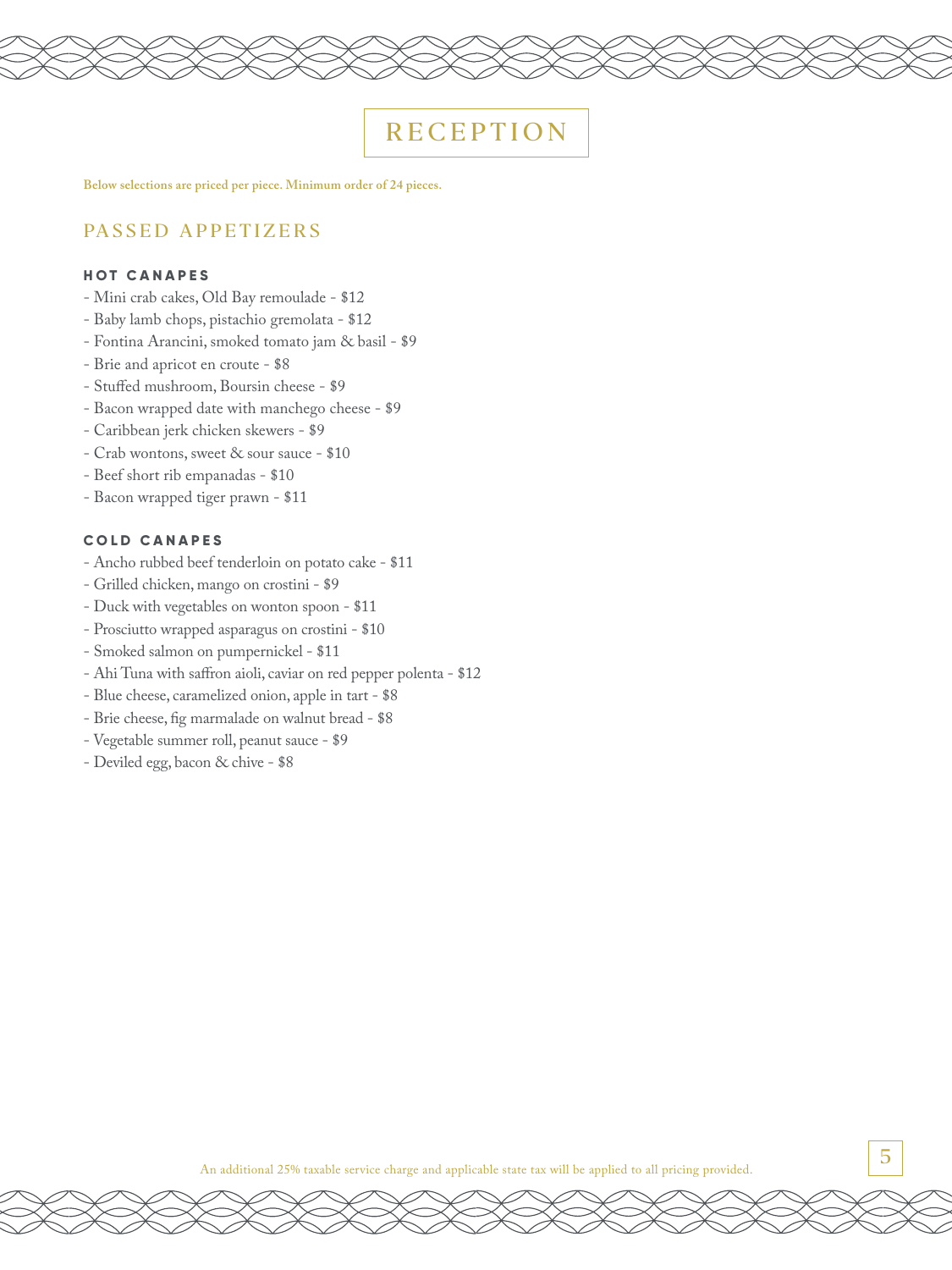# DISPLAY

**Displays are designed for minimum of twenty guests. If under minimum, small group fee of \$150 will be applied. Service is limited to 90 minutes.**

#### **CHEESE PLATTER | 25**

- Selection of Artisan cheeses, seasonal fruit compote, honeycomb, nuts, grapes, bread, crackers

### **CHEESE & CHARCUTERIE | 32**

- Selection of Artisan cheese, cured meats, honeycomb, nuts, dried fruits, mustard, pickled vegetables, breads & assorted crackers

### **SKYBOX | 32**

- Kobe dogs, Ballpark dogs, beer brats, rolls, relish, mustard, ketchup, caramelized onions, sauerkraut

#### **TAQUIZA | 24**

- Pork carnitas, achiote chicken, sweet potato mole, salsa roja, salsa verde, pico de gallo, guacamole, cabbage, crema, pickled red onions, corn and flour tortillas

## R AW BA R

#### **SHRIMP COCKTAIL | 20 PER PERSON** *(estimated 4 pieces per person)*

- Remoulade, cocktail sauce, lemons, hot sauce

#### **RAW OYSTER | 5 EACH**

- Green apple mignonette, cocktail sauce, lemons, hot sauce

### **HAMACHI SASHIMI | 7 PER PIECE**

- Pickled fresno chili, sesame oil

#### **LOBSTER TAIL | 25 PER HALF TAIL**

- Drawn butter, lemon

#### **KING CRAB LEGS | 35 PER LEG** *(estimated 1 leg per 2 people)*

- Drawn butter, lemon

### **TUNA POKE | 26 PER PERSON**

- Ahi Tuna, avocado, sweet soy, fujikake, macadamia nuts, sesame

SLIDER SAMPLER *(Choose Two: \$26, Choose Three: \$32)*

#### **WAGYU BEEF**

- Bacon jam, white cheddar, roasted garlic aioli

#### **FRIED CHICKEN**

- Dill pickle, spicy aioli

#### **PORK BELLY BAHN MI**

- Crispy pork belly, pickled daikon radish, cilantro, sriracha

#### **SHRIMP "PO BOY" SLIDER**

- Fried bay shrimp, shredded lettuce, tomato, pickle, remoulade

#### **BLACK BEAN SLIDER**

- Smoked gouda, arugula, tomato, cumin aioli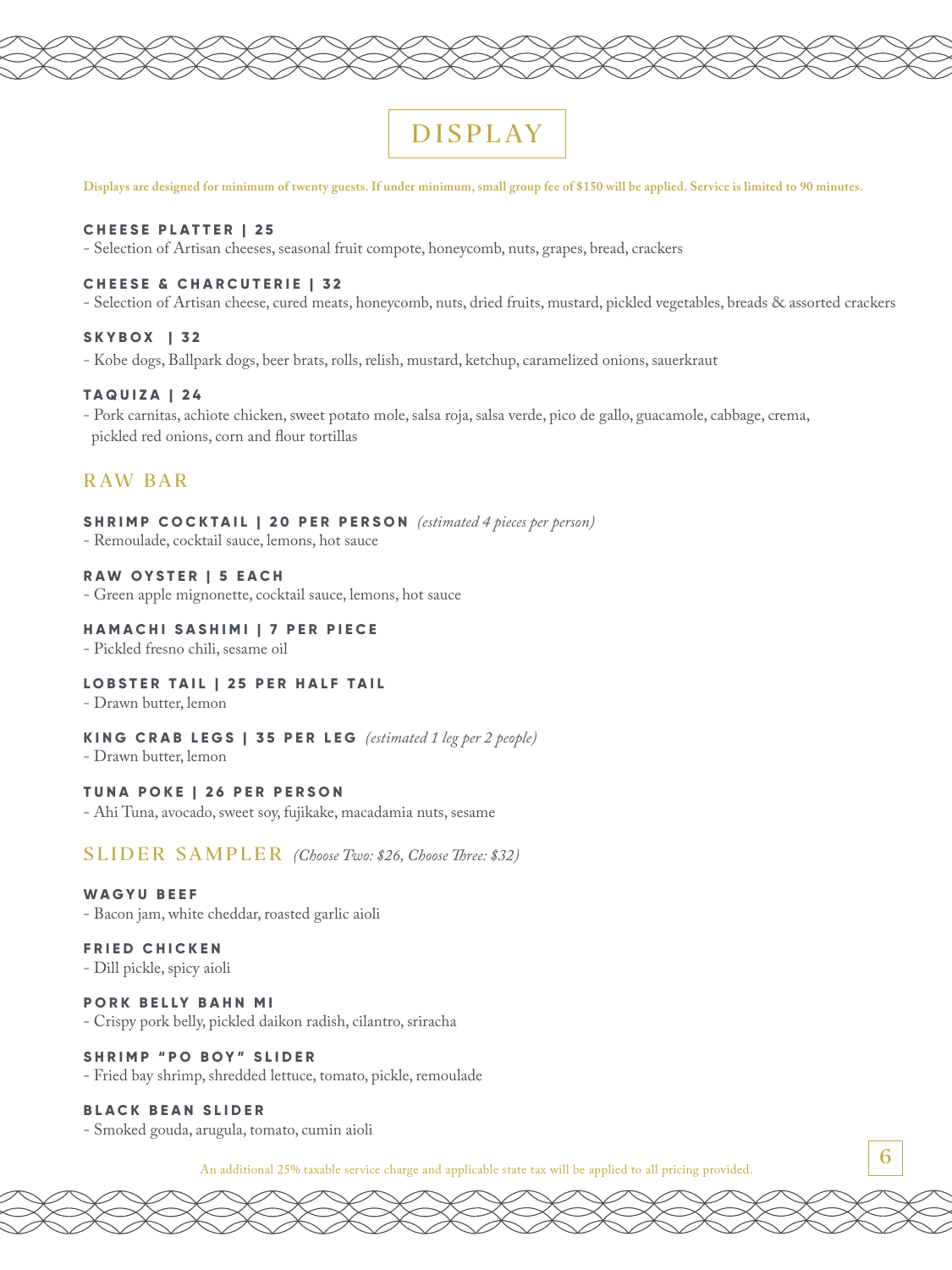## DISPLAY

## **CONTINUED**

**Displays are designed for minimum of twenty guests. If under minimum, small group fee of \$150 will be applied. Service is limited to 90 minutes.** 

### FLATBREAD *(Choose Two: \$26, Choose Three: \$32)*

## **HEIRLOOM TOMATO**

- Burrata, marinara, basil oil, focaccia

#### **BBQ CHICKEN**

- Smoked cheddar, bbq, red onion, scallion, ranch

#### **ROASTED MUSHROOM**

- Fontina, mozzarella, fresh thyme, béchamell

## **PROSCIUTTO**

- Fig jam, mozzarella, roasted tomato

DESSERT BAR *(Choose Three: \$18, Choose Four: \$21)*

#### **BUILD YOUR OWN**

- Petite cakes
- Tarts
- Dessert shots
- Assorted mini cupcakes
- Assorted fresh baked cookies
- Smores brownies
- Chocolate pot de crème
- Salted caramel chocolate tartlet
- Assorted mini pie bites
- Assorted mini cheesecakes

An additional 25% taxable service charge and applicable state tax will be applied to all pricing provided.

7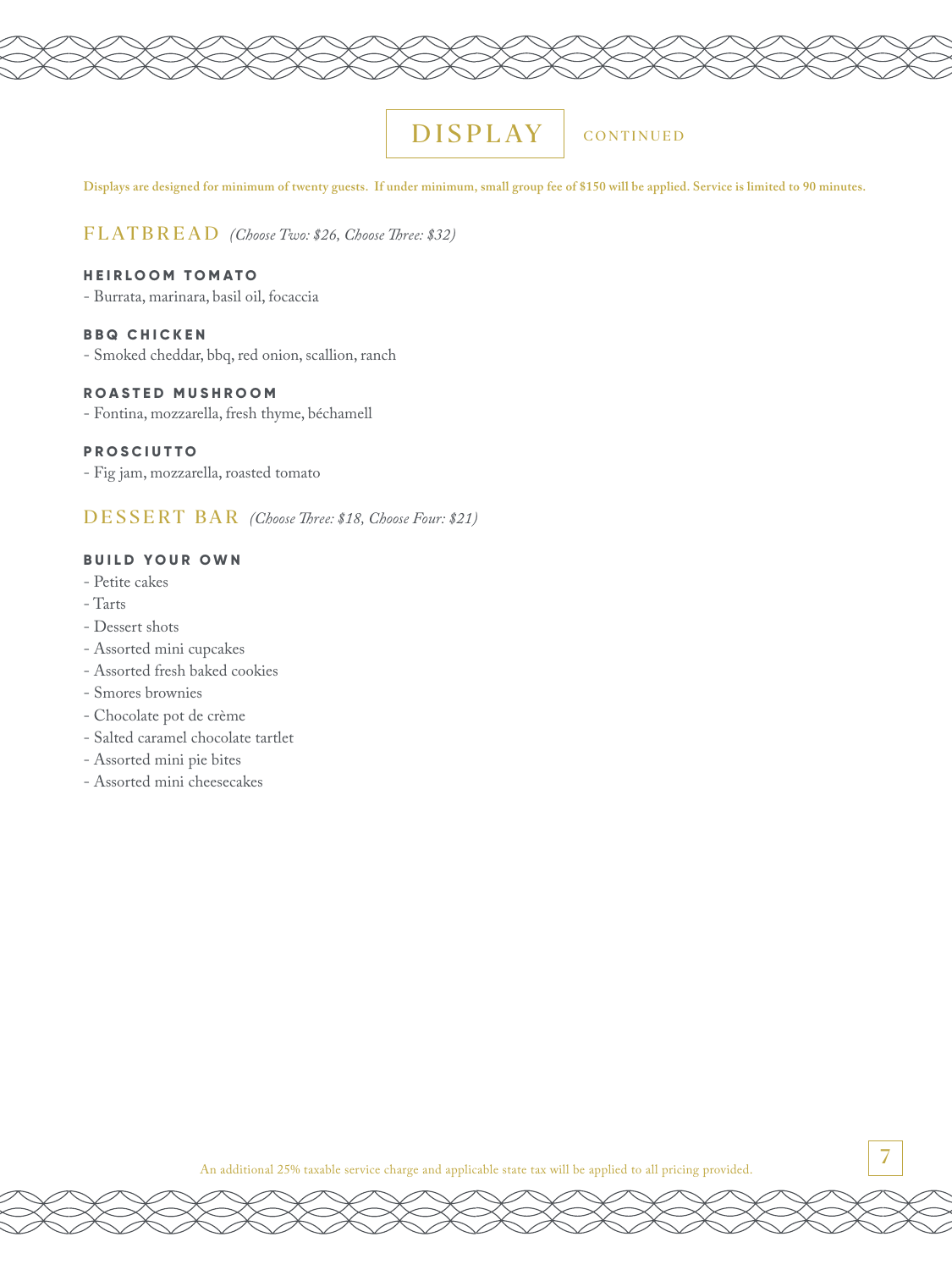## BUTCHER SHOP

**Chef Attendant required for each carving station. Chef Attendant Fee: \$150 each.**

#### **BEEF TENDERLOIN | 525** *(serves 20 people)*

- Green peppercorn demi, dijon horseradish crème fraiche

## **SLOW ROASTED PRIME RIB | 500** *(serves 25 people)*

- Au jus, horseradish cream

### **ROASTED SALMON | 450** *(serves 20 people)*

- Dill yogurt, Mediterranean relish

### **GRILLED PORK LOIN | 445** *(serves 20 people)*

- Lemon herb sauce

#### **ROASTED LEG OF LAMB | 475** *(serves 20 people)*

- Natural jus, mint pesto

#### **SANTA MARIA TRI TIP | 400** *(serves 15 people)*

- Meyer lemon gremolata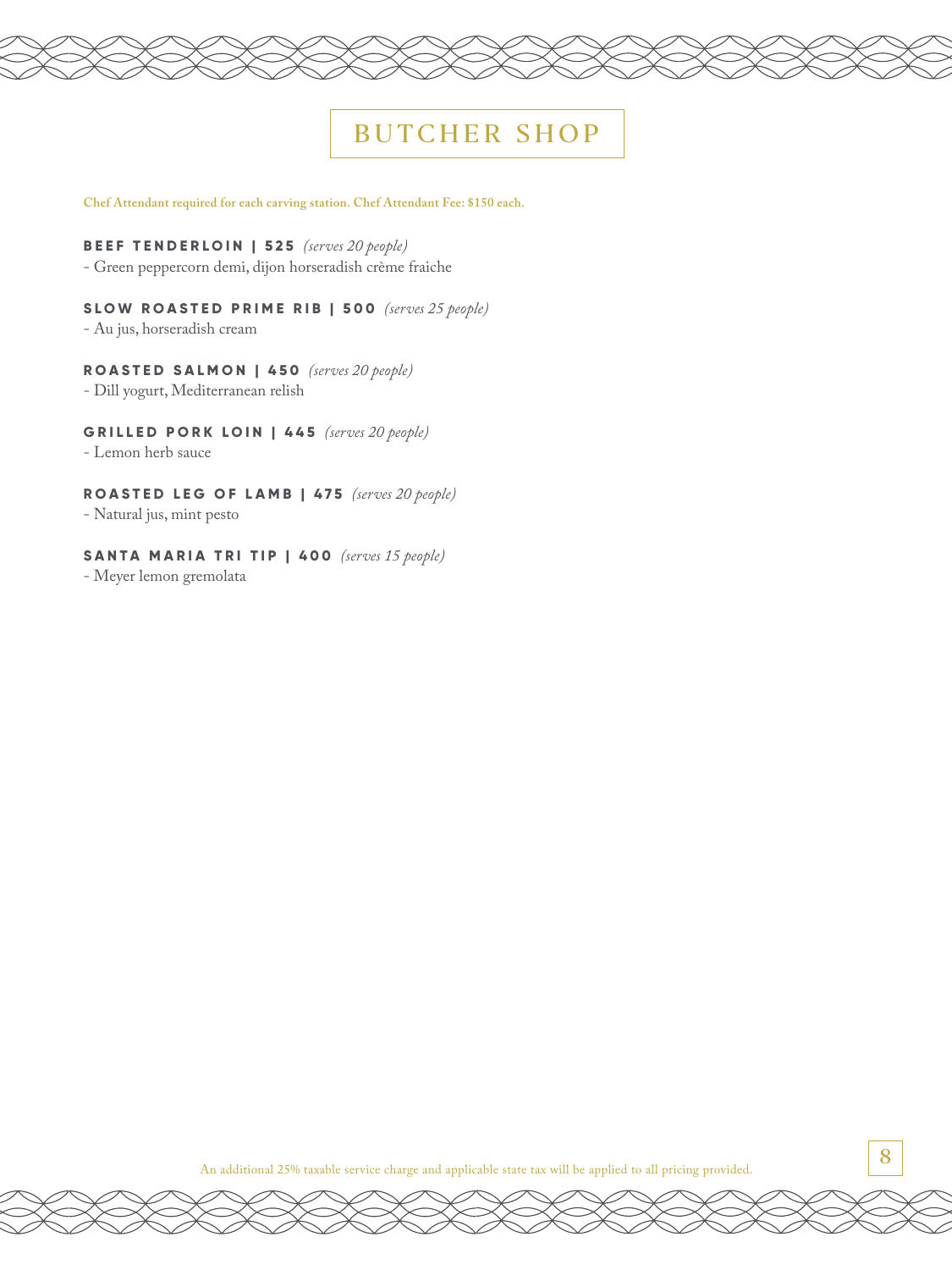## KNIFE & TINE

**Select one starter (soup or salad), two proteins, one vegetarian, and one dessert. Pricing is per person and at highest selected entrée price. Pricing is reduced by \$15 for plated lunch option.**

## **STARTER**

#### **SOUP**

- Tomato basil bisque, goat cheese crostini
- Cream of potato soup, crispy prosciutto, chive
- Ginger carrot bisque, lemon confit, cilantro

#### **SALAD**

- Mango & Avocado: baby spinach, breakfast radish, ginger raspberry vinaigrette
- Simple Greens: baby greens, Californian goat cheese, sweet 100 cherry tomato, cucumber, white balsamic vinaigrette
- Caesar: romaine hearts, grana, lemon herb breadcrumbs, anchovy lemon dressing
- Beet Salad: pickled chioggia beets, feta, toasted almonds, red onions, apple cider vinaigrette
- Strawberry Blue: wild arugula, blue cheese, strawberries, candied walnuts, balsamic vinaigrette

## **ENTREE**

### **GARDEN**

- Roasted baby carrot risotto, parmesan cream, carrot top pesto \$70
- Mushroom farrotto, roasted king trumpet, pickled chanterelles, elephant garlic soubise \$70
- Rigatoni alla norma, roasted eggplant, san marzano tomato, ricotta salata \$70
- Grilled cauliflower steak, avocado herb sauce, pickled fresno chilis \$70

#### **SEA**

- Grilled swordfish with white gazpacho, asparagus \$78
- Seared scallops, black lentils, seared endive, pickled shallots \$80
- Roasted salmon, confit heirloom potato, braised fennel, tomato brood \$76
- Seasonal white fish, romesco, farro verde, baby carrot, meyer lemon- \$80

#### **FARM**

- Roasted airline chicken breast, potato puree, haricot vert, lemon thyme jus \$74
- Braised beef short rib, celery root puree, grilled rapini, red wine demi \$76
- Roasted pork loin, braised greens, white corn grits, apple mostarda \$75
- Five spice duck breast, miso pumpkin puree, gai lan (chinese broccoli) \$79
- Roasted filet, wild mushroom, truffle potato puree, green peppercorn demi \$80
- Grilled new york strip, fondant potato, cream spinach \$78
- Cornish game hen, wild rice pilaf, honey glazed carrots \$75
- Roasted rack of lamb, harrissa, cauliflower puree, swiss chard \$79
- Chicken saltimbocca, horseradish mashed potato, lemon broccolini, prosciutto \$ 75

#### **DESSERT** *(Dessert buffet for additional \$5 per person)*

- Butterscotch pot de crème, caramel corn
- Mexican chocolate mousse, dulce de leche, churro
- Banana brulee tart, peanut butter mousse, molasses graham cracker
- Key lime pie, toasted meringue, shortbread
- Chocolate mousse cake, passion fruit whip cream, strawberry dust
- Orange honey cake, pistachio, whipped mascarpone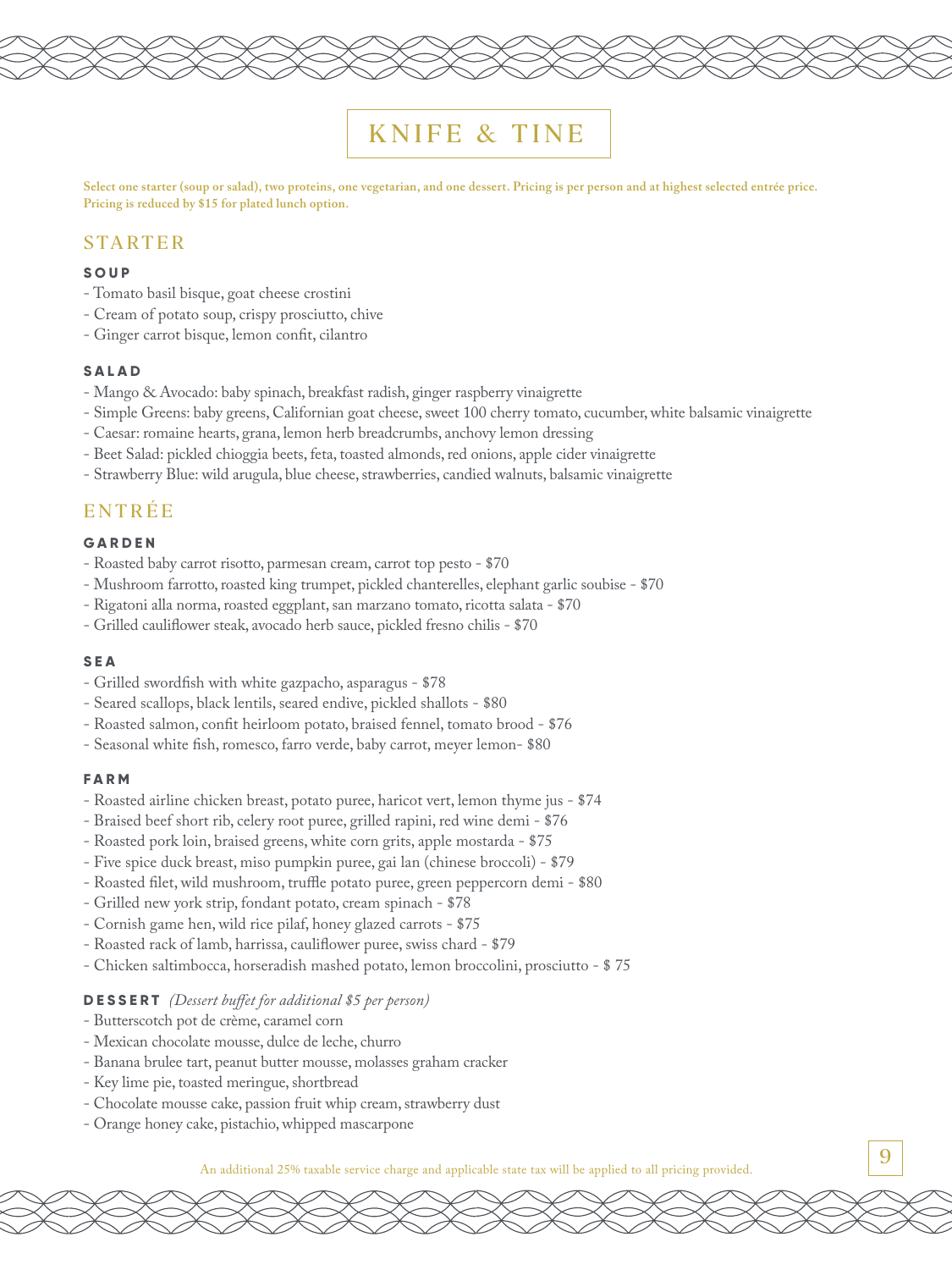## DINNER BUFFET

**Selections include fresh brewed iced tea or Intelligentsia regular coffee. Buffets are designed for minimum of twenty guests. If under minimum, small group fee of \$150 will be applied. Service is limited to 90 minutes.**

#### **THE COMMISSION | 90**

- Italian white bean and kale soup
- Antipasti: cured meats, marinated vegetables, italian cheeses & spreads, toasted baguette
- Arugula Salad: shaved fennel, pecorino, lemon, extra virgin olive oil
- Caprese: vine ripe tomatoes, fresh mozzarella, basil, balsamic, extra virgin olive oil
- Ravioli bolognese, grilled Californian whitefish, lemon, capers, tomato, olive oil
- Porchetta pork loin roast, pan gravy

#### *Choice of one:*

- Chicken Parmesan: house made marinara, mozzarella, parmesan
- Chicken Marsala: marsala wine, cremini mushrooms, shallots
- Chicken Picatta: caper, lemon, herb
- Parmesan polenta
- Roasted rapini, lemon, chili
- Olive oil cake, candied orange, hazelnut
- Goat cheese panna cotta, seasonal fruit, pistachio

## **BUENOS NOCHES | 89**

- Tortilla soup
- Romaine Salad: grilled corn, black beans, roasted poblano, cilantrom, lime vinaigrette
- Ceviche: local white fish, lime, cilantro, red onion, serrano
- Brisket: Oaxacan mole, sesame seeds, cotija cheese
- Chips & guac
- Swordfish vera cruz
- Green mole chicken enchiladas
- Spanish rice
- Pinto beans
- Flour and corn tortillas
- Assorted salsa, verde, roja, fresca
- Chili chocolate pot de crème
- Churros, cinnamon crème anglaise

#### **USS TENNESSEE | 94**

- Smoked brisket chili
- Spinach Salad: dried cherries, Californian goat cheese, walnuts, apple, warm bacon vinaigrette
- Watermelon Salad: cucumber, avocado, feta, pickled watermelon rind, oregano vinaigrette
- Sweet corn muffins, honey butter
- Smoked chicken, white bbq sauce
- Low & slow beef brisket, chimichurri
- Grilled salmon, smoked tomato sauce
- Bacon mac & cheese
- BBQ baked beans
- Roasted corn with herb butter
- Seasonal fruit cobbler, vanilla bean ice cream
- Strawberry shortcake
- Chili chocolate pot de crème